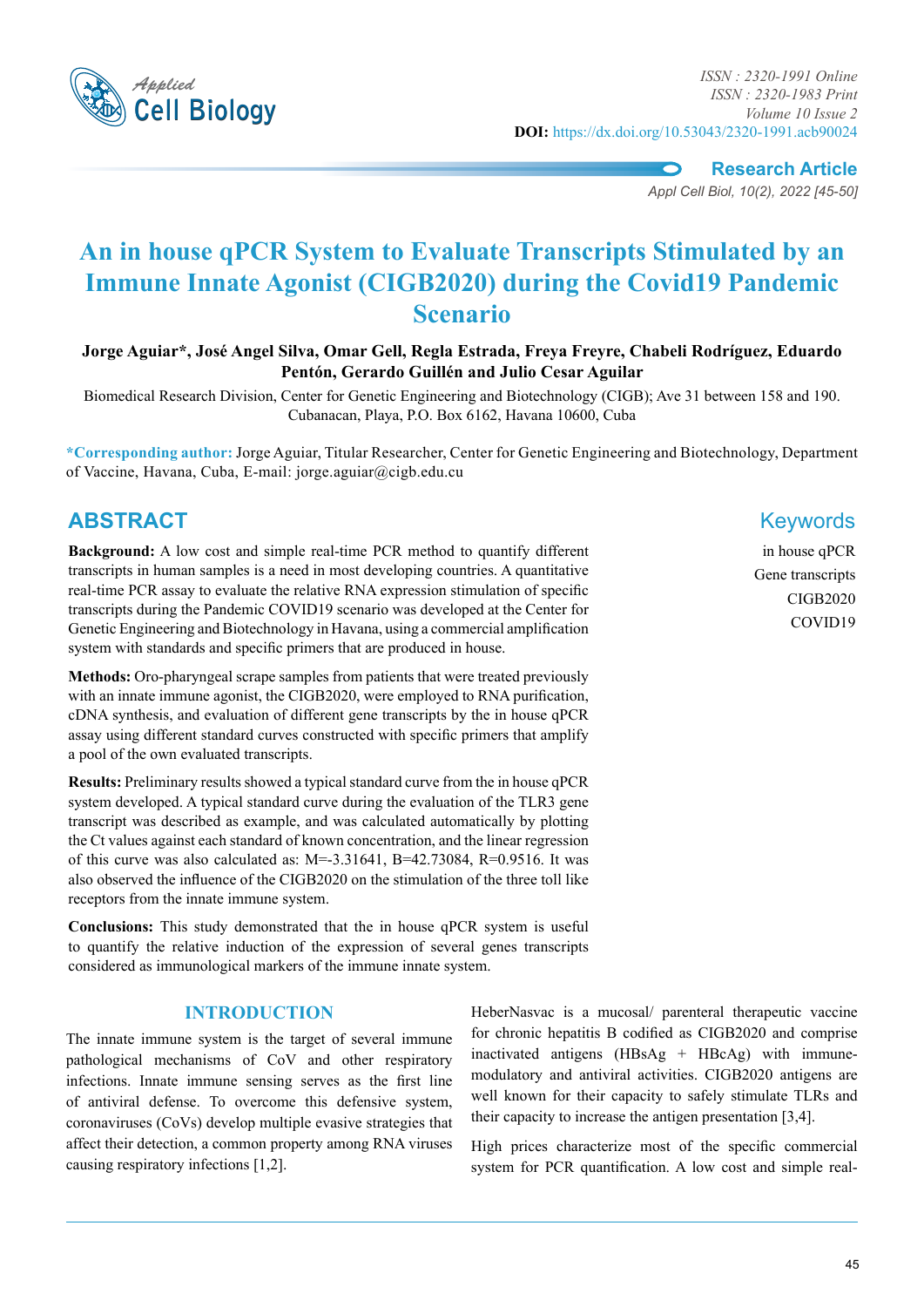time PCR method to quantify different transcripts is a need in most countries from third world. The high reduction of the final volume of one qPCR reaction from our in house qPCR system until 15 uL, and the generation of several standard curves originated from a pool of the own samples in study and amplified with the produced primer from CIGB, leading to the minimization of the cost and the simplicity of the in house qPCR reaction. Our laboratory has experience to create in house qPCR systems simple and cheap [5].

The present article is aimed to describe the characteristics of a simple quantitative PCR method, using a combination of an unspecific commercial amplification kit:"LightCycler 480 SYBR Green I Master" (Roche, Germany), and standard curves based on a pool of transcripts amplified with specific primers produced at CIGB, to measure in cDNA samples the relative concentration of several important genes uses as makers of the stimulation of the innate immune systems, like the RNA receptors known as "toll like receptors" (TLR), for example TLR3, TLR7 and TLR8.

# **Materials and Methods**

### **Formulation and antigens**

CIGB2020 contains 100 µg of each antigen in a final volume of 1.0 mL in saline-phosphate buffer, pH 7.0. No other additives, preservatives or stabilizers are included.

#### **Subjects**

The study was planned to enroll two groups, treatment and control, with a total 26 patients, of both sexes, 60 years or older, defined as risk contacts of SARS-CoV2 infected patients or suspected SARS-CoV-2 infection according to symptoms, arriving to the outdoor facilities of the Navy Hospital "Luis Diaz Soto" (Havana, Cuba). Patients unable to provide informed consent were excluded.

#### **Samples**

Oro-pharyngeal scraping samples were taken in day 0 (Time 0 without treatment) and in day 4 (Time 1 or treated with CIGB2020) from the tonsils region of patient using Ayre's spatulas. These samples were conserved in sample preservation solution (Miltenyi, USA). In general, mucosal samples were taken according to dedicated procedures approved by the Biosafety Department at CIGB and after training of healthcare workers at the clinical site.

# **RNA purification and reverse transcription for TLR gene expression**

RNA purification was performed using the RNeasy Mini Kit (250) purification kit (Qiagen, Germany), following kit instructions. RNA was quantified using a Nanodrop spectrophotometer (Thermo-Scientific, US). The reverse transcription (RT) reaction to obtain the cDNA was carried out according to kit instructions (Quantitect Reverse Transcription Kit, Qiagen, Germany). Patient samples with paired RNA from days 0 (T0) and 4 (T1) were selected for qPCR assessment.

#### **Genes and primers**

Previously reported primers were used to amplify fragments from the cDNA of the human TLR3 gene (sense: 5´ CGAGT-TAAGAGGCTGGAATGGT 3´, antisense: 5´ GCCAGGAAT-GGATGAGGTCAGA 3´), which generates an amplicon of 176 base pairs (bp); TLR7 (sense: 5´ TGTCGACGCATCAAAAG-CAT 3´, antisense: 5 'GTGGAAATTGCCCTCGTTGT 3´), which generates an amplicon of 101bp, and TLR8 (sense: 5<sup> $\prime$ </sup>) TCTGCATGAGGTTGTCGTGA 3´, antisense: 5´GTCGTC-GTCGTCGTGCGTGCGTGA 3') which generates an amplicon of 103bp [6]. As a constitutive gene for normalization, the GusB gene (sense: 5´ CGTGGTTGGAGAGCTCATTTGGAA 3´, antisense: 5´ ATTCCCCAGCACTCTCGTCGGT 3´) was used, which generates a 73 bp amplicon [7].

# **In house quantitative polymerase chain reaction (qPCR) design for TLR gene expression studies**

The relative concentrations of the TLR3, TLR7 and TLR8 was detected using a standard curve for each TLR according to the methodology developed in-house (CIGB, Havana, Cuba), using the house-keeping gene GusB as a control gene for normalization of the results, following the methodology previously reported by Nolan and cols, and others authors [8-10].

## **Quantitative analysis of the gene expression using the in house qPCR**

After the reverse transcription (RT) assay, samples were diluted 1/10 with water from the qPCR kit before using for qPCR. In agreement with RNA concentration inside of each RT sample, it was calculated the volume per each sample that represent the same RNA/cDNA amount to start similarly in the qPCR reactions.

#### **In house qPCR reaction**

In general, the qPCR reactions were prepared using the SYBR Green from Roche kit (Light Cycler 480 SYBR Green I Master, Germany), also were added the specifics primers (synthesized at the Primers Synthesis Department of CIGB) and the final volume it was completed with water from the Roche kit. The qPCR reaction was stablished in 15 uL final volume as follow: 7.5 uL of SYBR Green Master mix from Roche kit, 1 uL of each sense and antisense primers at the concentration of 10 pmoL/uL, and 0.5 ul water. Finally, it was added to the qPCR reaction until 5 uL of each RT or cDNA sample, according to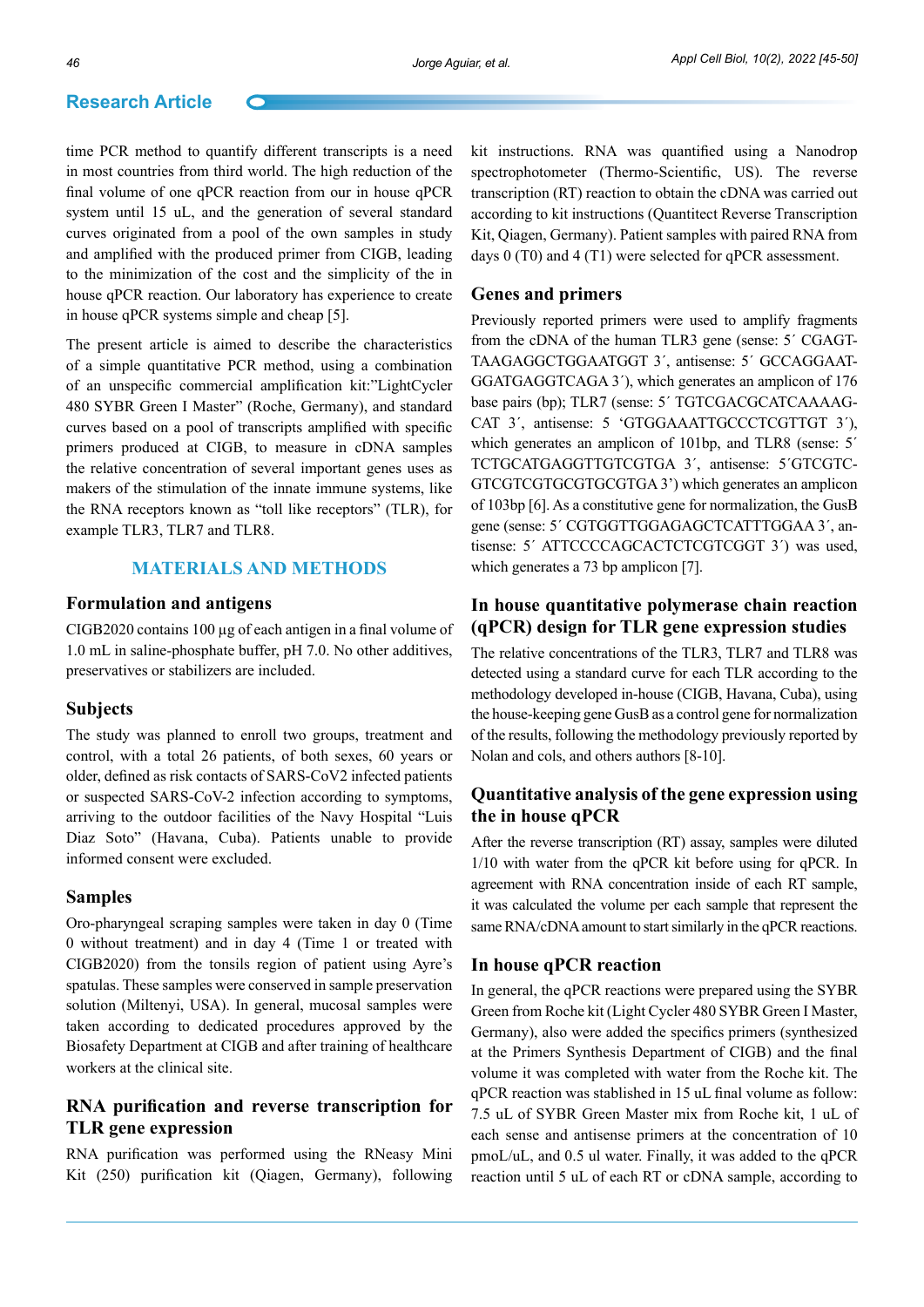the calculated quantity to start with approximately the same amount of cDNA in all qPCR reactions, the rest of the volume was completed with water from the Roche kit.

### **In house standard curves**

Standard curves were created with a previously prepared pool of all cDNA samples in the study and serial dilutions 1/5, 1/10, 1/20 and 1/50 were used as curve standards, that after were amplified with the TLRs primers pairs (TLR3, TLR7 and TLR8). For each point of the curves was assigned an arbitrary concentration value: 2000, 1000, 500 and 200 relative units/ mL to establish the relative quantification system.

#### **qPCR machine**

The qPCR experiments were conducted in a "Rotor Gene 3000 Machine" from Corbbett Research, Australia, using a 72 wells rotor. In each qPCR experiment a total of 10 cDNA samples were analyzed by triplicate with the specific primers for a particular gene under study, and a four point's standard curve in which, each point was also amplified by triplicate, with exception of  $1/5$  dilution point that only was amplified by duplicate for rotor space reason.

#### **qPCR program**

The program of the qPCR assay was as follow: 95oC per 5´, 45X (94oC -10", 60oC -10" and 72oC -10"). The qPCR results were calculated using the Corbett software. The final value of each sample was obtained through the ratio of each gene (TLR3, TLR7 and TLR8) and the mean of the GusB gene. The results were compared between the same group assessments (control or treated) at days 0 vs day 4 after treatment start.

#### **Statistics**

Statistical analysis was conducted using the Graphpad Prism Version 5.0. Differences were considered as statistically significant (p<0.05).

### **Results and Discussion**

## **General performance of the in house qPCR assay**

Firstly, the base pair size of the PCR products obtained with the primers selected (6,7) and synthesized at CIGB using the in house qPCR were verified in agarose gel and compared with the appropriate molecular weight standards. Secondly, the performance of the standard curves for each gene evaluated with the in house qPCR were assayed and studied in order to characterize our in house qPCR method.

# **Calculation of the in house qPCR standard curves: An example of the standard curve performance for TLR3 gene transcript evaluation**

The standard curve from the in house qPCR for TLR3 gene transcript evaluation was calculated automatically by plotting the cycle threshold (Ct) values against each standard of known concentration and the linear regression of this curve was also calculated as: slope  $(M) = -3.31641$ , intercept  $(B) = 42.73084$ , correlation coefficient (R)=0.9516 (Figures 1 and 2).



**Figure 1:** The figure represents the quantification data of a qPCR experiment using an in house TLR3 standard curve of four points by triplicate each one, and also contains as example of quantifications, data from three patient samples of the study analyzed too by triplicate. In this qPCR experiment, the lowest point of the in house qPCR standard curve to evaluate the TLR3 gene transcripts relative expression is the major dilution from the cDNA pool of the study (1/50). Negative controls of water, instead cDNA, do not produce detectable PCR reaction in up to 45 PCR cycles.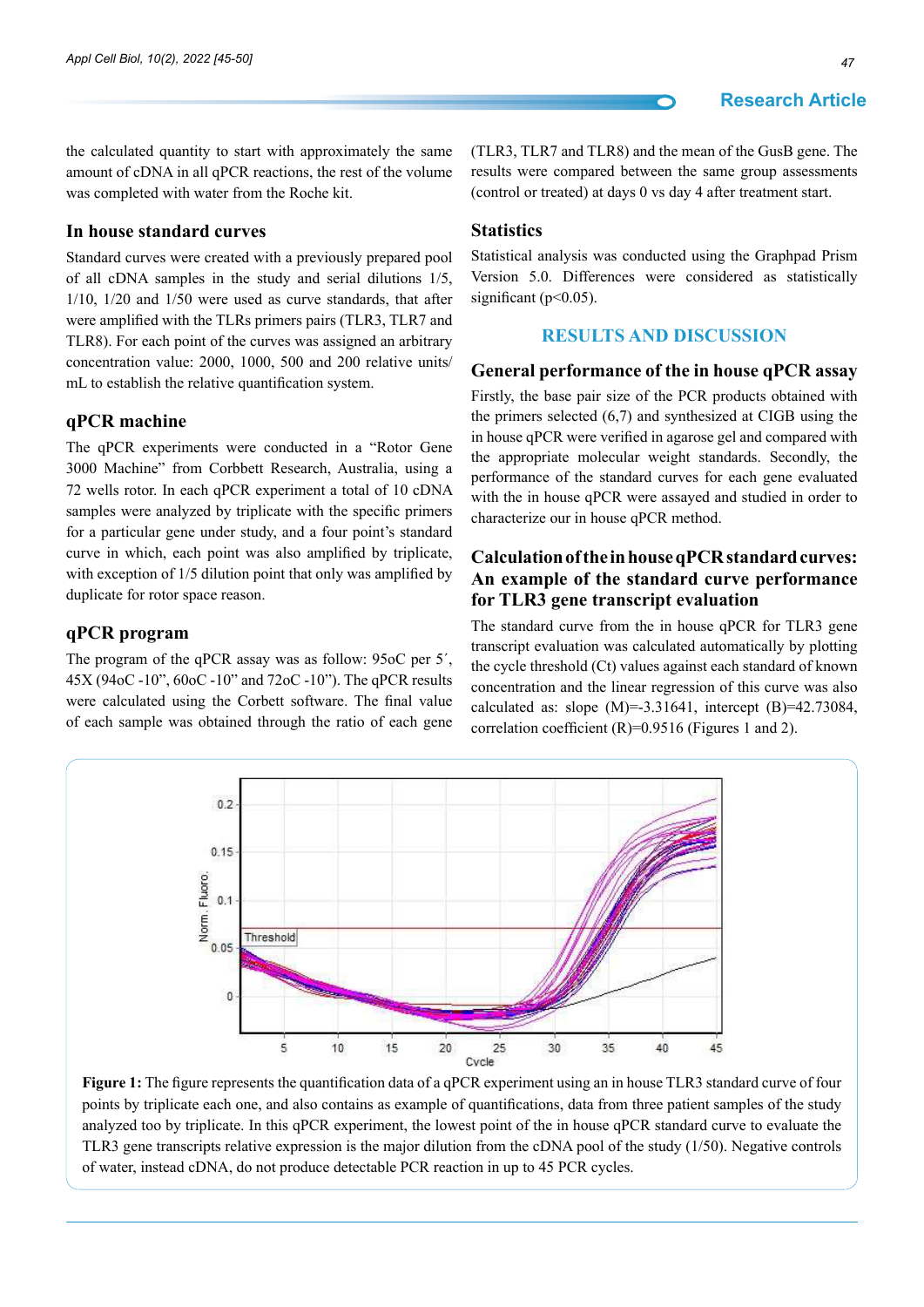

**Figure 2:** This figure shows the standard curve graph of the same experiment presented in figure 1. The relative quantification of the TLR3 gene transcripts in three individual samples of the treated group with CIGB2020 comparing the times T0 (not yet treated) vs T1 (treated) using a standard curve amplified from a pool of cDNA with the selected primers for TLR3 gene transcripts, shows the linearity of the different points of the curve when analyzing the values obtained by three replicates per point. M=-3.31641, B=42.730843, R=0.9516, R2=0.90554. The efficiency of the in house qPCR reaction was high: 1.00231.

The values of M and B observed in this experiment are repeated in the same range in all qPCR experiments carried out with the in house qPCR system developed at CIGB, evidencing good efficiency and sensitivity. This result also evidenced the accuracy of the in house qPCR system, since majority values obtained from the evaluation of the standard curves were within the interval of expected values  $\pm 0.5$  log on analyzing the values obtained by three replicates per point (Table 1). Table 1 shows an example of the quantification results by three replicates of three samples from the study comparing T0 (not yet immunized) and T1 (after treatment) from the treated group with CIGB2020, and also shows how the Ct (cycle threshold) varies as a function of the concentration of the standards curve points.

We consider that the in house qPCR system reported and discussed in this paper is reliable because of the correct size observed in agarose gel electrophoresis for the four PCR products from the gene transcripts studied (TLR3, TLR7, TLR8 and GusB) according to the reported primer pair [6,7] employed and described in the Material and Methods section (data not shown), and also because of the accurate results found in the quantification of the standard curve and the three patient's samples by triplicate (see the example in table 1), and finally because of the repeatability of the calculated parameters of the standard curves obtained for the four genes studied as commented before (data not shown). The methodology of qPCR quantification reported by other authors [8-10] and employed by us, resulted useful in the evaluation of the relative concentration of transcripts as we described here in this work.

# **Highlights of the TLRs (TLR3, TLR7 and TLR8) gene transcript stimulation of the Cuban patients evaluated after CIGB2020 application by nasal spray**

The 26 Cuban subjects evaluated in this study are from



**Figure 3:** Influence of CIGB2020 on all three RNA receptors studied (TLR3, TLR7 and TLR8) as a whole in the study at day 4. Significant statistical differences were observed (p=0.0367) between not treated (T0) and treated group with CIGB2020

Havana. These patients are of age more than 60 and of both sexes. Figure 3 represents the influence of the CIGB2020 on the activation or stimulation of the three RNA receptors of the innate immune system (TLR3, TLR7 and TLR8) evaluated as a whole at the CIGB2020 treated group of the study, comparing T1 or treated patients at day 4, with T0 (not yet treated or not yet immunized patients). Also other authors have described recently the influence of CIGB2020 on the stimulation of the gene transcripts synthesis and proteins from the innate immune system in the pandemic COVID19 scenario [11,12].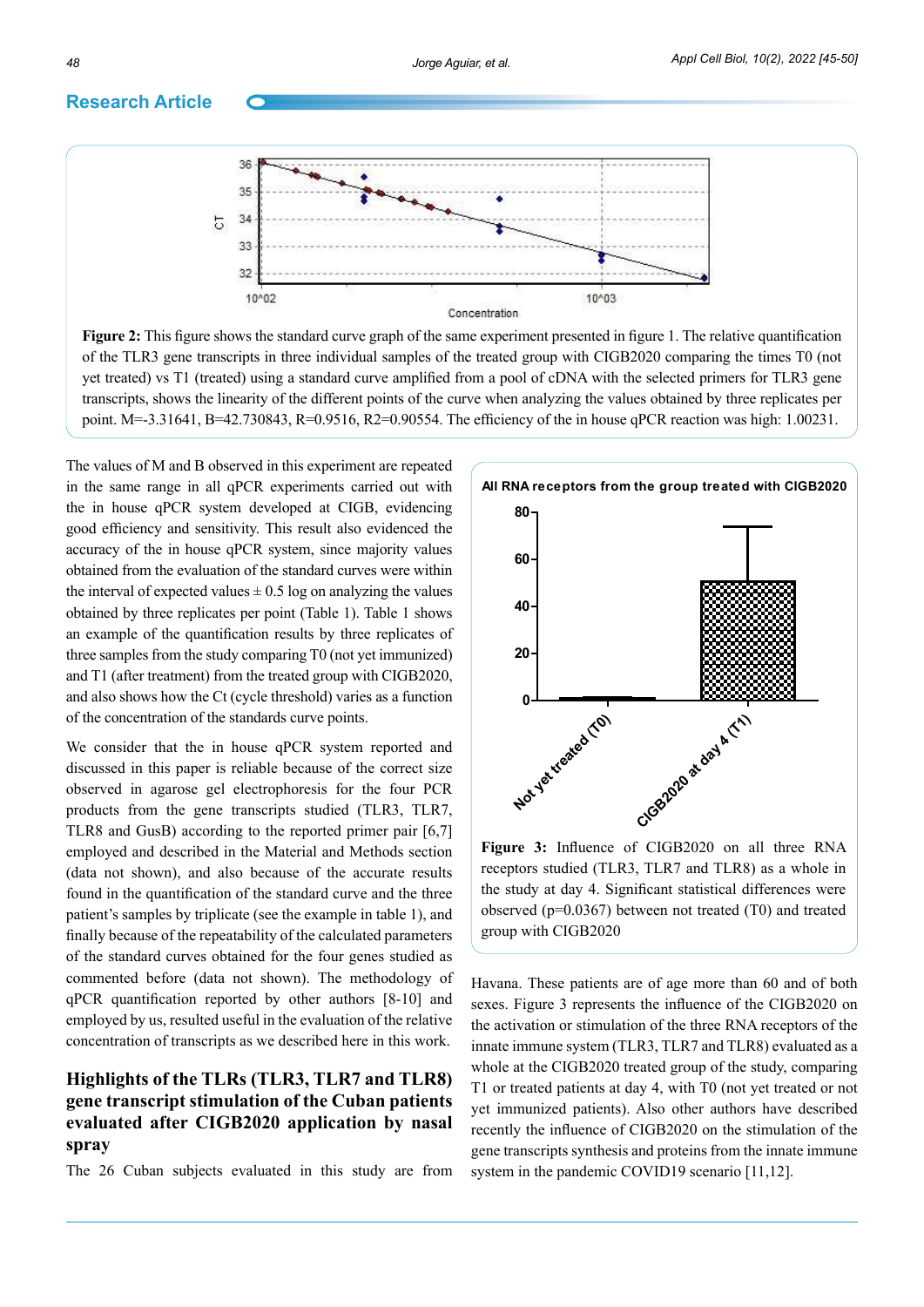| No.            | Name                                             | Type     | Ct    | Given Conc | Calc Conc) | % Var |
|----------------|--------------------------------------------------|----------|-------|------------|------------|-------|
| $\overline{1}$ | cDNA Sample 1 (S1) time 0 (T0), first<br>attempt | Unknown  | 34.28 |            | 353.18     |       |
| $\vert$ 2      | S1 (T0) second attempt                           | Unknown  | 34.73 |            | 258.68     |       |
| 3              | S1 (T0) third attempt                            | Unknown  | 34.44 |            | 315.73     |       |
| 4              | S1 (T1)                                          | Unknown  | 35.55 |            | 146.62     |       |
| 5              | S1 (T1)                                          | Unknown  | 36.08 |            | 101.36     |       |
| 6              | S1 (T1)                                          | Unknown  | 35.77 |            | 126.01     |       |
| $\vert$ 7      | S2 (T0)                                          | Unknown  | 34.74 |            | 256.10     |       |
| 8              | S2 (T0)                                          | Unknown  | 34.96 |            | 220.66     |       |
| $\overline{9}$ | S2 (T0)                                          | Unknown  | 34.61 |            | 281.59     |       |
| 10             | S2 (T1)                                          | Unknown  | 34.93 |            | 225.45     |       |
| 11             | S2 (T1)                                          | Unknown  | 35.31 |            | 172.36     |       |
| 12             | S2 (T1)                                          | Unknown  | 35.57 |            | 144.55     |       |
| 13             | S3 (T0)                                          | Unknown  | 35.61 |            | 140.07     |       |
| 14             | S3 (T0)                                          | Unknown  | 35.08 |            | 203.38     |       |
| 15             | S3 (T0)                                          | Unknown  | 35.05 |            | 207.54     |       |
| 16             | S3 (T1)                                          | Unknown  | 34.44 |            | 315.21     |       |
| 17             | S3 (T1)                                          | Unknown  | 34.47 |            | 308.88     |       |
| 18             | S3 (T1)                                          | Unknown  | 34.61 |            | 281.59     |       |
| 19             | 1/5 only two replicates                          | Standard | 31.85 | 2,000.00   | 1,907.84   | 4.6%  |
| 20             | 1/5                                              | Standard | 31.80 | 2,000.00   | 1,970.66   | 1.5%  |
| 21             | 1/10 three replicates                            | Standard | 32.46 | 1,000.00   | 1,254.13   | 25.4% |
| 22             | 1/10                                             | Standard | 32.69 | 1,000.00   | 1,069.07   | 6.9%  |
| 23             | 1/10                                             | Standard | 32.67 | 1,000.00   | 1,079.08   | 7.9%  |
| 24             | 1/20 three replicates                            | Standard | 33.75 | 500.00     | 510.42     | 2.1%  |
| 25             | 1/20                                             | Standard | 34.75 | 500.00     | 255.51     | 48.9% |
| 26             | 1/20                                             | Standard | 33.55 | 500.00     | 585.39     | 17.1% |
| 27             | 1/50 three replicates                            | Standard | 35.56 | 200.00     | 145.66     | 27.2% |
| 28             | 1/50                                             | Standard | 34.66 | 200.00     | 270.71     | 35.4% |
| 29             | 1/50                                             | Standard | 34.81 | 200.00     | 244.27     | 22.1% |
| 30             | Negative Control using water instead cDNA NTC    |          |       |            |            |       |

Conc-Given Conc)/ Given Conc)] x 100; Unknown: patient cDNA samples. Standard: in house standard curve points.

Remarkable, the evaluation of the in house qPCR system we presented here is relatively cheap, simple and accurate, and it has repeatability. Through an example is shown the performance of the standard curve for TLR3 gene transcript quantification, and also it is observed the relative quantification of three samples from de study (Table 1). Finally by the graph of figure 3, it is observed the influence of CIGB2020 on the stimulation of the three receptors from the innate immune system (TLR3, TLR7 and TLR8) studied as a whole, that were estimated using the in house qPCR system proposed in this communication.

#### **References**

- 1. [Kikkert M \(2020\) Innate immune evasion by human respiratory](https://www.ncbi.nlm.nih.gov/pmc/articles/PMC6959104/)  [RNA viruses. Journal of Innate immunity 12: 4-20.](https://www.ncbi.nlm.nih.gov/pmc/articles/PMC6959104/)
- 2. [Vabret N, Britton GJ, Gruber C, Hegde S, Kim J, et al. \(2020\)](https://www.ncbi.nlm.nih.gov/pmc/articles/PMC7200337/)  [Immunology of COVID-19: Current State of the Science.](https://www.ncbi.nlm.nih.gov/pmc/articles/PMC7200337/)  [Immunity 52: 910-941.](https://www.ncbi.nlm.nih.gov/pmc/articles/PMC7200337/)
- 3. [Pentón-Arias E, Aguilar-Rubido JC \(2021\) Cuban Prophylactic](https://europepmc.org/article/MED/33780419)  [and Therapeutic Vaccines for Controlling Hepatitis B. MEDIC](https://europepmc.org/article/MED/33780419)  [Review 23: 21-29.](https://europepmc.org/article/MED/33780419)